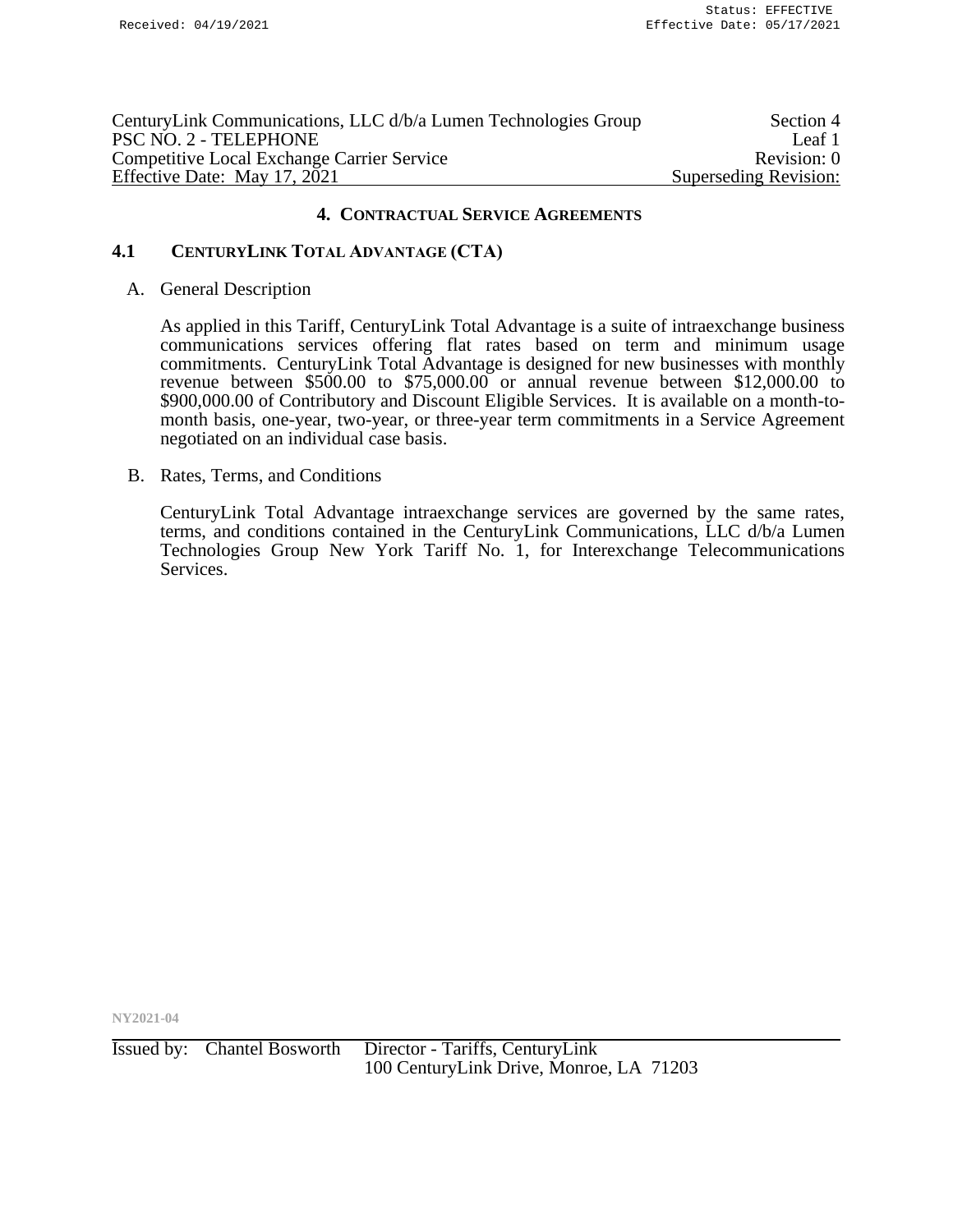| CenturyLink Communications, LLC d/b/a Lumen Technologies Group | Section 4             |
|----------------------------------------------------------------|-----------------------|
| PSC NO. 2 - TELEPHONE                                          | Leaf 2                |
| <b>Competitive Local Exchange Carrier Service</b>              | Revision: 0           |
| Effective Date: May 17, 2021                                   | Superseding Revision: |
|                                                                |                       |

# **4.2 CENTURYLINK LOYAL ADVANTAGE (CLA)**

#### A. General Description

As applied in this Tariff, CenturyLink Loyal Advantage is a suite of intraexchange communications services designed for government agencies offering rates based on term commitments. It is available on a month-to-month basis, one-year, two-year, or three-year term commitments in a Service Agreement negotiated on an individual case basis.

B. Rates, Terms, and Conditions

CenturyLink Loyal Advantage intraexchange services are governed by the same rates, terms, and conditions contained in the CenturyLink Communications, LLC d/b/a Lumen Technologies Group New York Tariff No. 1, for Interexchange Telecommunications Services.

**NY2021-04**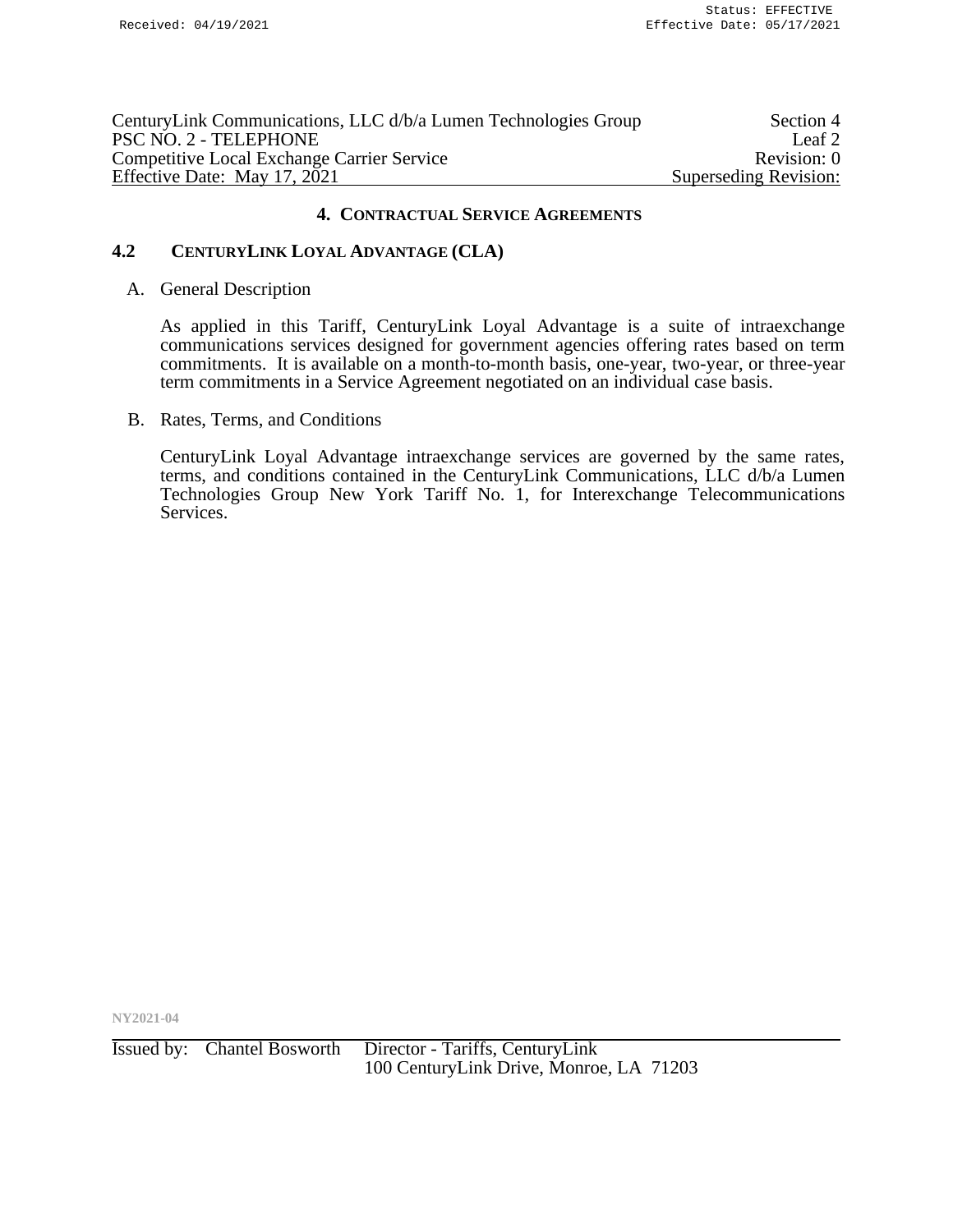| CenturyLink Communications, LLC d/b/a Lumen Technologies Group | Section 4             |
|----------------------------------------------------------------|-----------------------|
| PSC NO. 2 - TELEPHONE                                          | Leaf 3                |
| <b>Competitive Local Exchange Carrier Service</b>              | Revision: 0           |
| Effective Date: May 17, 2021                                   | Superseding Revision: |

### **4.3 FEDERAL GOVERNMENT SERVICE AGREEMENTS**

These contracts are for the use of all authorized Federal agencies; authorized Federal contractors; agency-sponsored universities and laboratories; and when authorized by law or regulation, state, local, and tribal Governments, and other organizations. All organizations listed in General Services Administration (GSA) Order ADM 4800.2E (as updated) are eligible.

A. Networx Universal Services

The services provided under the Networx Universal contractual agreement, as well as the rates and charges for those services, are set forth in the contract found at the following URL link:

<http://www.centurylink.com/business/networx/about/pricing.html>

- B. Business Voice Services
	- 1. In addition to the local Business Voice Services offering established and agreed to in these contractual agreements, Business Voice Local Service Access Arrangements can be purchased on a standalone basis or in combination with one or any combination of available features.
	- 2. The rates, terms and conditions for these Business Voice Local Service offerings will be established on an individual case basis.
		- a. Access Arrangements
			- Individual Flat Rate Lines
			- Private Branch Exchange (PBX) Trunks
			- Integrated Services Digital Network Basic Rate Interfaces (ISDN BRI)
			- ISDN Primary Rate Interfaces (ISDN PRI)
			- Digital T-1

**NY2021-04**